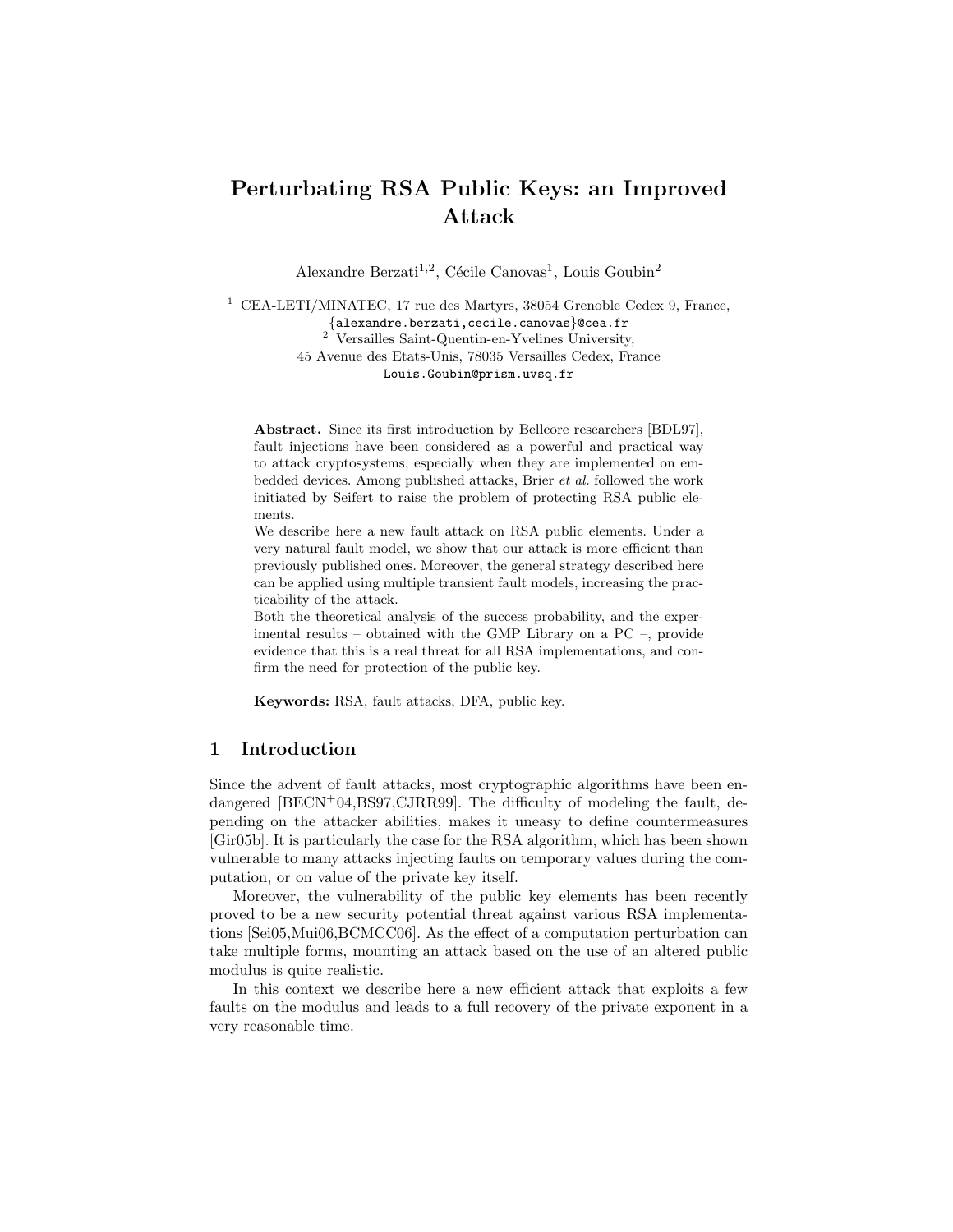After a brief presentation of RSA, Sect. 3 provides an overview of the previous attacks on standard RSA. We particularly focus on modulus attacks so as to compare them with our new attack. Then we will explain the principle of our method, and give a detailed theoretical analysis of its complexity, based on a detailed computation of the involved probabilities.

# 2 Background

Let  $N$ , the public modulus, be the product of two large prime numbers  $p$  and q. The length of  $N$  is denoted by  $n$ . Let  $e$  be the public exponent, coprime to  $\varphi(N) = (p-1)\cdot (q-1)$ , where  $\varphi(\cdot)$  denotes Euler's totient function. The public key exponent e is linked to the private exponent d by the equation  $e \cdot d \equiv 1 \mod \varphi(N)$ . The private exponent  $d$  is used to perform the following operations:

- **RSA Decryption:** Decrypting a ciphertext C boils down to compute  $\tilde{m} \equiv$  $C^d \mod N \equiv C^{\sum_{i=0}^{i=n-1} 2^i \cdot d_i} \mod N$  where  $d_i$  stands for the *i*-th bit of d. If no error occurs during computation, transmission or decryption of  $C$ , then  $\tilde{m}$  equals m.
- **RSA Signature:** The signature of a message m is given by  $S = m<sup>d</sup> \text{ mod } N$ where  $\dot{m} = \mu(m)$  for some hash and/or deterministic padding function  $\mu$ . The signature S is validated by checking that  $S^e \equiv \dot{m} \mod N$ .

## 2.1 Modular exponentiation: "Right-To-Left" algorithm

In all the paper, we will consider the "Right-To-Left" algorithm (see for instance [YKLM02]), which is one of the most used algorithm to perform the modular exponentiation. This algorithm scans the bits of the private exponent  $d$  from the least to the most significant ones.

| <b>Algorithm 1:</b> "Right-To-Left" modular exponentiation |
|------------------------------------------------------------|
| INPUT: $m, N, d$                                           |
| OUTPUT: $A \equiv m^d \mod N$                              |
| $1: A:=1;$                                                 |
| $2 : B := m$                                               |
| 3 : for i from 0 upto $(n-1)$                              |
| 4: if $(d_i == 1)$                                         |
| $A := (A \cdot B) \bmod N$ ;<br>5:                         |
| $6:$ endif                                                 |
| 7 : $B := B^2 \mod N$ ;                                    |
| $8:$ endfor                                                |
| $9:$ return $A$ :                                          |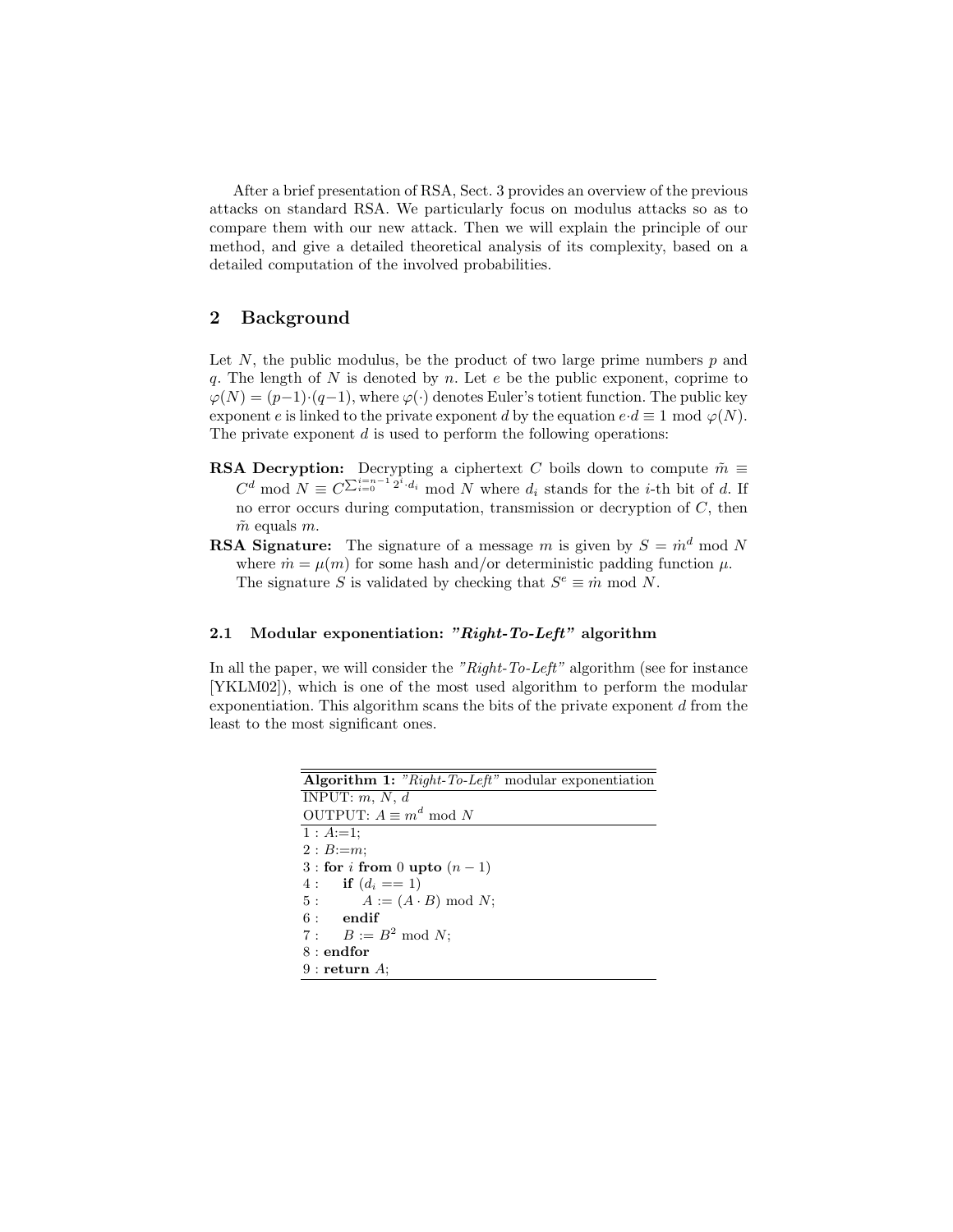# 3 Previous work

#### 3.1 Bellcore's DFA against Standard RSA

Bellcore's researchers not only introduced the concept of Differential Fault Analysis [BDL97] by attacking RSA in CRT mode but they also showed how this new side channel attack can be applied to many public key cryptosystems and their various implementations, such as standard RSA. They explain in [BDL97] and [BDL01] how to advantageously analyse the injection of a fault during the standard RSA signature process to recover the secret exponent. Their attack is described against a particular exponentiation algorithm: the "Right-To-Left" one (see Sect. 2.1).

The considered fault model is a transient or permanent bit modification of the memory area containing the current value of the exponentiation algorithm. According to [BDL97,BDL01], recovering  $d$  by using windows of length  $l$  with a probability greater than  $1/2$  requires  $(n/l) \cdot \log(2n)$  (message, faulty signature) pairs. In terms of complexity, this attack needs to perform  $\mathcal{O}(n^3 \cdot 2^l \cdot \log^2(n)/l^2)$ modular exponentiations. It is worth noticing that the choice of the window length l has an impact on the global complexity of the attack.

This attack principle was later studied and generalized by J. Blömer and M. Otto [Ott04].

Bellcore's attack principle. The attack can be divided into two parts. The first one is "on-line" and consists in getting sufficiently many erroneous signatures  $\hat{S}_i$  from known plaintexts  $m_i$  that are randomly distributed over  $\mathbb{Z}/N\mathbb{Z}$ . The second part is completely "off-line" and consists in analysing the previously obtained faulty signatures. The attack principle is described below in the case of a transient fault model:

- 1. Getting sufficiently many  $(m_i, \hat{S}_i)$  pairs, by injecting a transient fault on the current value during each signature execution.
- 2. Error analysis. Let  $S_v$  be the correct signature and  $\varepsilon = \pm 2^b$  the induced error with  $0 \leq b < n$ . The effects of such a transient error, that has occurred during some unknown iteration  $j$ , can be modeled as:

$$
\hat{S}_v \equiv \left[ \left( \prod_{i=0}^{j-1} \dot{m}_v^{2^i d_i} \right) \pm 2^b \right] \cdot \prod_{i=j}^{n-1} \dot{m}_v^{2^i d_i} \tag{1}
$$

$$
\equiv S_v \pm \left(2^b \cdot \prod_{i=j}^{n-1} m_v^{2^i d_i} \right) \bmod N \tag{2}
$$

$$
\Rightarrow S_v \equiv \hat{S}_v \pm 2^b \cdot \dot{m_v}^w \mod N, \text{ where } w = \sum_{i=j}^{n-1} 2^i d_i \tag{3}
$$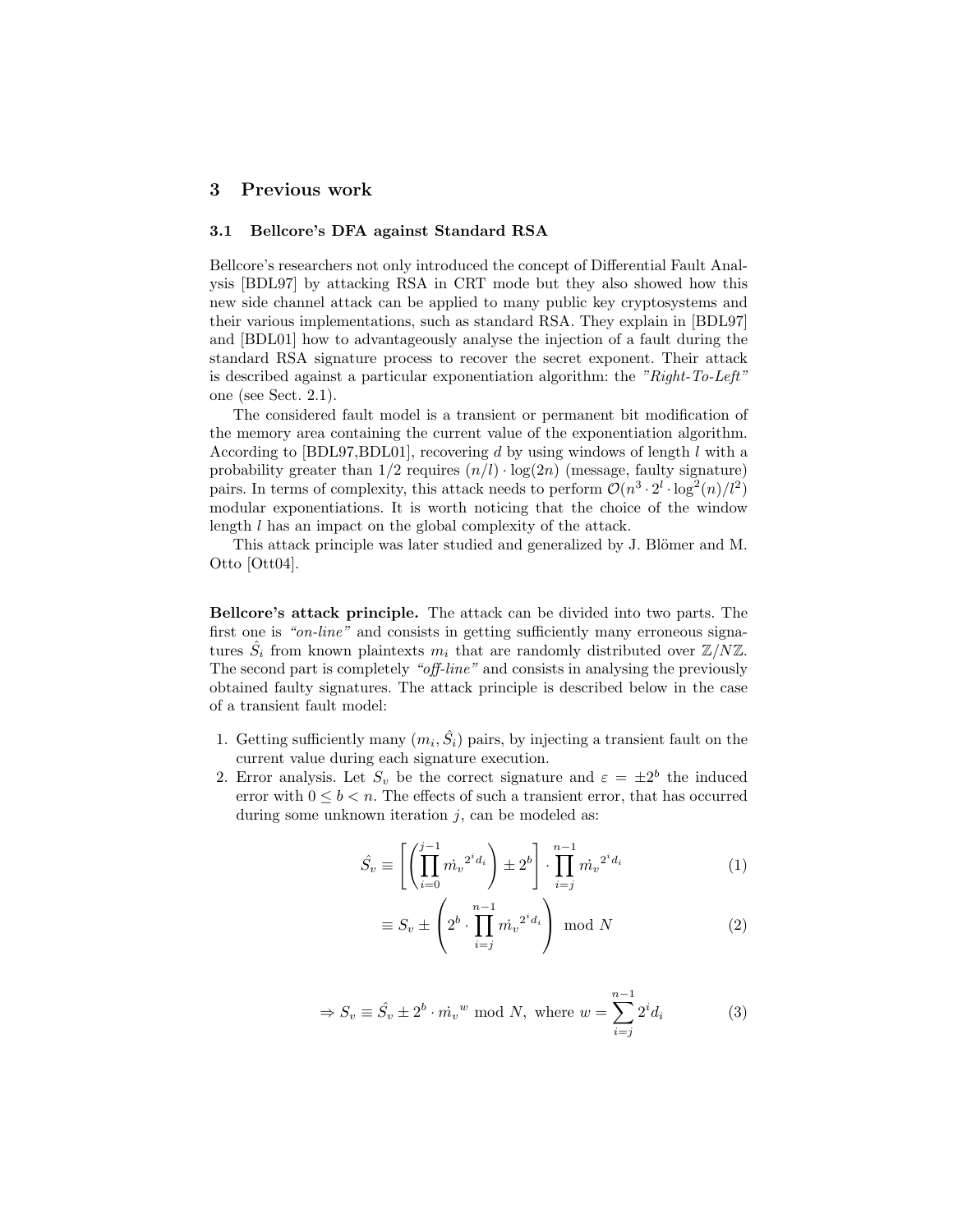Using the public exponent e, we finally obtain:

$$
\dot{m_v} \equiv (\hat{S_v} \pm 2^b \cdot \dot{m_v}^w)^e \text{ mod } N \tag{4}
$$

One can notice from the previous equation that it only depends on the message  $\dot{m_v}$  and its faulty signature  $\hat{S_v}$ .

The analysis consists in recovering the whole private exponent  $d$  by scanning l-bit long windows from the most to the least significant bits. To reach this goal, the values of b and w satisfying  $(4)$  are simultaneously searched. The value of w contains a known part of d and at most l unknown bits. These bits are recovered by testing values in  $[0; 2<sup>l</sup> - 1]$  until one of them satisfies (4). A priori, from a given pair  $(m_i, \hat{S}_i)$ , an attacker can not guess when the fault occurs during the signature's computation. So, for each searched value of  $w$ , he has to test all the obtained couples  $(m_i, \hat{S}_i)$ .

In [BDL01], Boneh *et al.* proved that this method allows an attacker to recover the whole private exponent d with a probability greater than  $1/2$ .

#### 3.2 Fault Attack on RSA private exponent

This attack was published by F. Bao *et al.* in  $[BDJ+96, BDJ+98]$  and then in  $[BECN<sup>+</sup>04]$ . The principle is to induce a transient error during the decryption, that produces the same effect as a bit modification of the private exponent. In practice this fault will be a shunt of the conditional test on the private bit value during the binary exponentiation algorithm.<sup>1</sup> Note that this attack is suitable for multiple errors  $[BDJ+98]$ . Moreover the principle can be adapted to attack cryptosystems based on discrete logarithm (DSA, El-Gamal, . . . ). The following paragraph only describes the attack for a bit error on the exponent d.

**Attack principle.** In case of a faulty computation, the deciphered text  $\hat{m}$  is:

$$
\hat{m} \equiv C^{\hat{d}} \bmod{N}
$$

The fault is exploited by dividing the erroneous result by a correct one:  $\frac{\hat{m}}{m}$ . The induced error can be modeled as a *bit-flip* of the j-th bit of d. We thus have:

$$
\hat{m} \equiv C^{\sum_{i=0, i \neq j}^{i=n-1} 2^i \cdot d_i + 2^j \bar{d}_j} \mod N
$$

That implies, either  $\frac{\hat{m}}{m} \equiv \frac{1}{C^{2j}} \mod N \Rightarrow d_j = 1$ , or  $\frac{\hat{m}}{m} \equiv C^{2^j} \text{ mod } N \Rightarrow d_j = 0.$ 

This method can be repeated until we obtain enough information on the private exponent. This attack strategy was later extended and generalized by M. Joye et al. [JQBD97], who describes an improved attack relying on the mere knowledge of the faulty deciphered text.

 $\overline{1}$  Algorithms "Right-To-Left" or "Left-to-Right".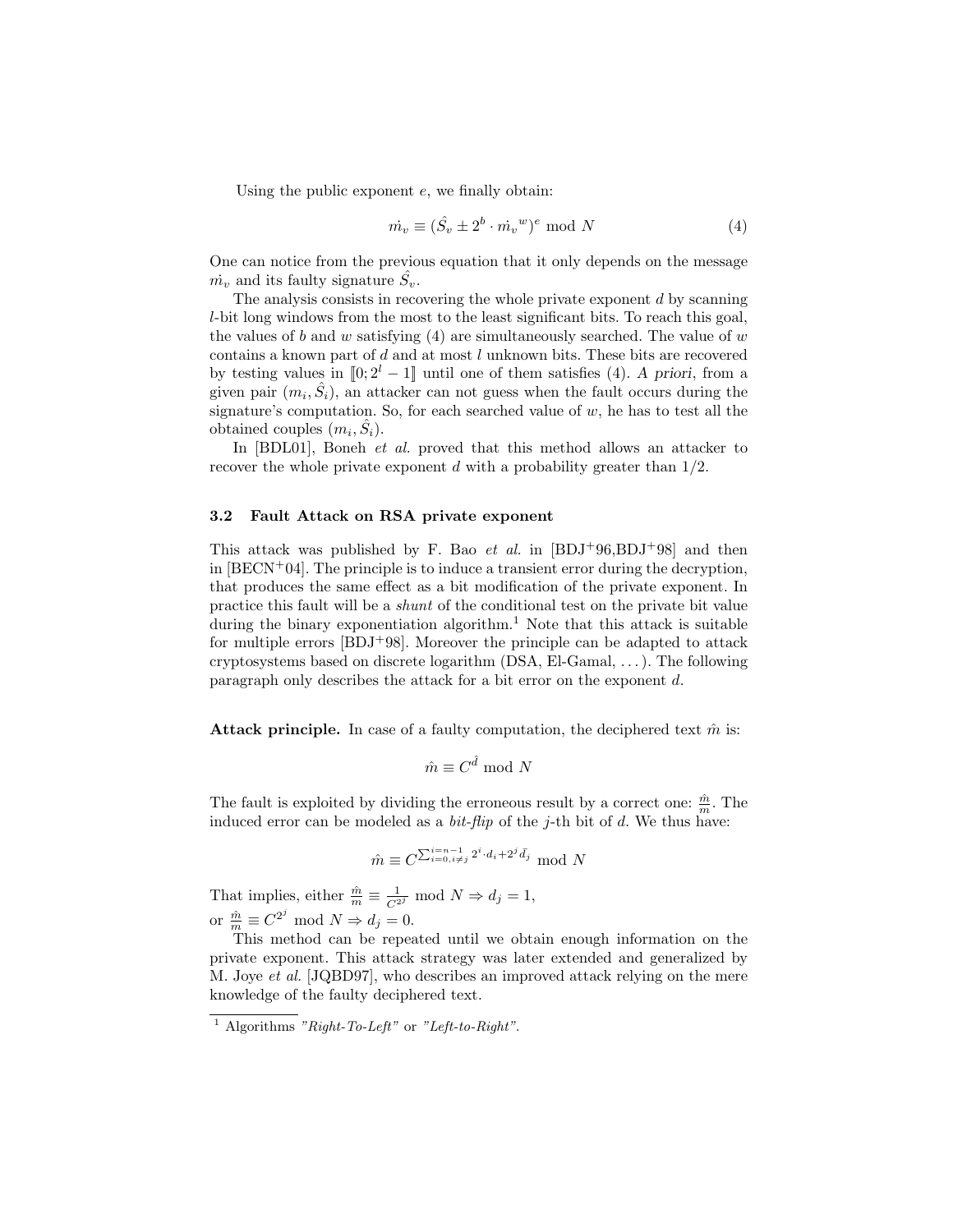#### 3.3 J-P. Seifert and J. Muir's attacks

Seifert's attack on RSA signature [Sei05] was the first one using a modification of some public parameter *(i.e.* the modulus  $N$ ). Unlike the previously described attacks, the objective does not consist in retrieving the secret key, but in compromising the signature verification mechanism.

Attack principle. Seifert's attack is composed of two different phases.

The first – "off-line" – phase consists in finding an altered modulus  $\hat{N}$ , that satisfy some interesting properties, and generating the corresponding signature. In practice the attacker modifies the modulus  $\hat{N}$  so that e is coprime to  $\varphi(\hat{N})^2$ and  $\hat{N}$  is a possible altered value of N. Then the attacker has to choose an adequate model for the fault that will disrupt the signature verification mechanism. Seifert proposes to require  $\hat{N}$  to be prime, so that the previous condition is satisfied and  $\hat{d} \equiv e^{-1} \mod \varphi(\hat{N})$  is easily computable. Muir generalizes the condition and imposes that  $\hat{N}$  should be easily factorized [Mui06]. The attacker signs a message m with the computed  $\hat{d}$  value and saves the signature with its corresponding message  $(m,\hat{S})$ .

In the second – "on-line" – phase, the attacker inputs  $(m,\hat{S})$  into the signature's verification mechanism and tries to inject a fault during the loading of the N value, so that all computations are performed with this altered modulus. The generated fault has to correspond to the chosen fault model (i.e. the altered N value equals to previously computed  $\hat{N}$  value). In that case, the signature  $\hat{S}$  will be accepted by the algorithm. Otherwise, the attacker performs the "on-line" phase until its faulty signature is accepted.

The success rate of this attack and the average number of faults depends on the suitability of the chosen fault model. Moreover the attacker must be able to induce a fault corresponding to  $\tilde{N}$  with a reasonable probability. The resulting implementation of this attack and a further optimization are proposed in [Mui06].

#### 3.4 E. Brier et al.'s attack

Whether it is necessary or not to protect RSA public elements was an open question until Brier et al. attack proposal for recovering the whole private key. This attack, inspired from Seifert's one [Sei05], was published in [BCMCC06] and reviewed in [Cla07]. It makes it possible to extract the private key using a modulus perturbation. Moreover, in its simplest version, it does not require any hypothesis on the type of induced fault during the signature process. This represents a significant advantage, compared to Seifert's attack.

Attack principle without dictionary. The attacker proceeds in two distinct phases. The feature of this method (without dictionary) is that it does not require

<sup>&</sup>lt;sup>2</sup> This is equivalent to e being invertible in  $\mathbb{Z}/\varphi(\hat{N})\mathbb{Z}$ .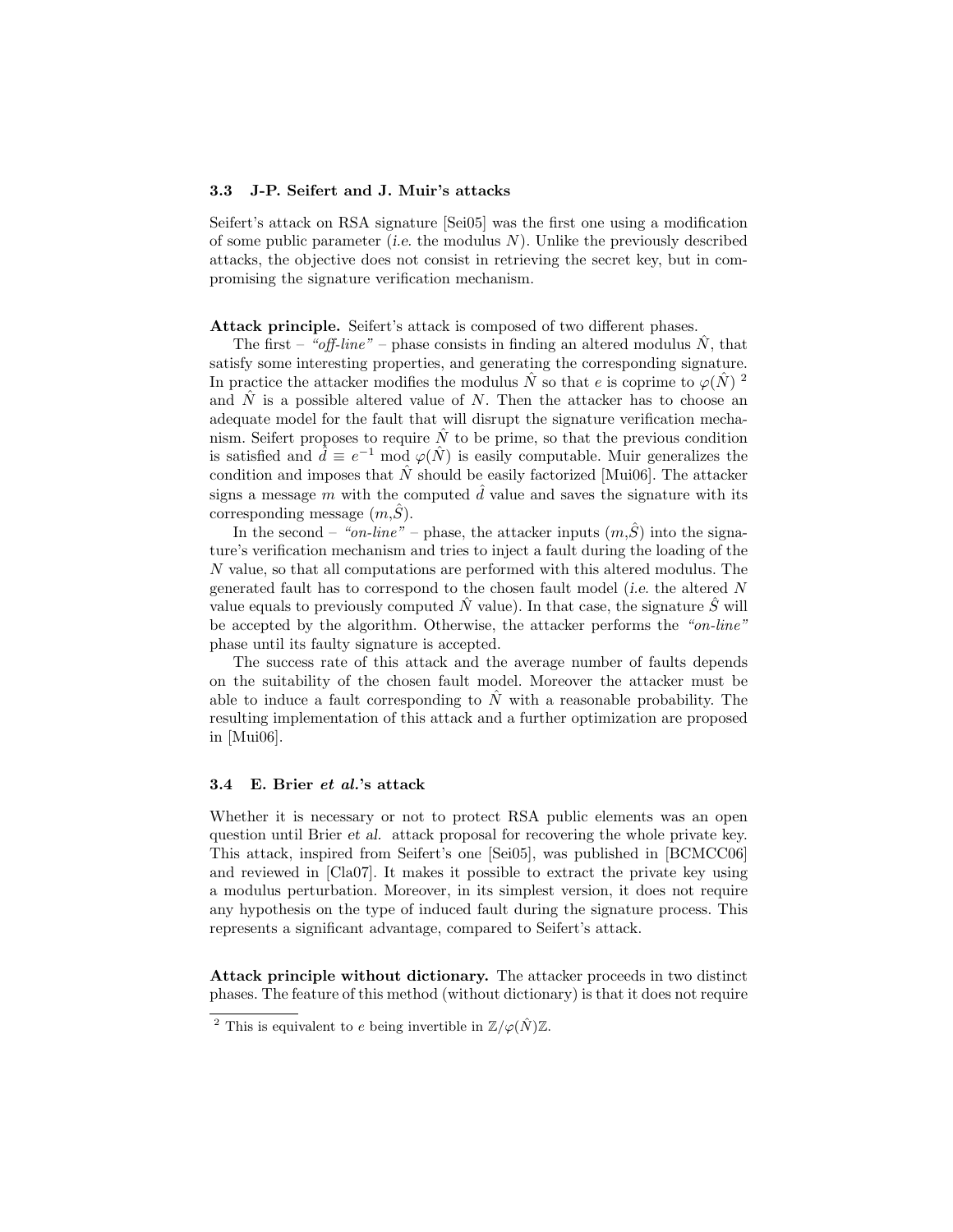any fault model.

In the first "on-line" phase, the attacker conducts a perturbation campaign in order to obtain a large enough number of (message, faulty signature) pairs of the form  $(m_i, \hat{S}_i)_{1 \leq i \leq K}$ , corresponding to computations with unknown (modified) moduli  $\hat{N}_i \neq N$ . As in Seifert's attack, the N value is modified during its loading, so that each pair satisfies the following relation:

$$
\forall i \in [\![1;K]\!], \; \hat{S_i} \equiv \dot{m_i}^d \text{ mod } \hat{N_i}
$$

The "off-line" phase consists in analysing the gathered data in order to retrieve the secret key, by an application of the Chinese Remainder Theorem. The value  $d \mod r_k$  is gradually determined for small power of some small prime numbers  $r_k$ . When  $R = \prod_k r_k$  is greater than N (and so than  $\varphi(N)$ ), the Chinese Remainder Theorem is applied for finding  $d$ . The way the values  $d_k \equiv d \mod r_k$  are found, is based on a probabilistic approach that is described in [BCMCC06,Cla07]. We note that the method does not require to model the induced fault.

Implementing the attack shows that approximately 25000 faults are necessary to recover 512 bits of exponent d. In comparison, approximately  $60000$  faults (more than twice) are necessary to extract 1024 bits.

Attack principle with a dictionary. The attack with dictionary requires the choice of a fault model. From this model and the correct modulus  $N$ , the attacker builds a list of possible modified moduli, called modulus dictionary. As in the previous case, this attack is divided into two phases.

The first phase is "on-line". As before, the attacker conducts a fault campaign in order to obtain sufficiently many (message, faulty signature) pairs, denoted by  $(m_i, \hat{S}_i)_{1 \leq i \leq K}$ .

The attacker begins the "off-line" phase by building the dictionary. To do so, the attacker experiments and validates an adequate fault model. Then he lists all the possible values for a modified public modulus. Next, for each dictionary entry  $v_j$ , he identifies the pairs  $(m_i, \hat{S}_i)$  satisfying  $v_j = \hat{N}_i$ . Each pair that matches a value in the dictionary, a so-called "touch", brings some information about  $d$  as shown in [BCMCC06,Cla07].

In terms of performance the use of a dictionary is advantageous, because 1100 faults and 28 "touches" are necessary to retrieve 1024 key bits. On the other hand, it requires a relevant fault model.

A third attack proposed in [BCMCC06] and revisited in [Cla07] explains how to optimally exploit fault injections. Authors claims that, in good conditions, this allows to reduce the number of fault injections from 1100 to a dozen.

#### 3.5 Summary

The RSA standard algorithm is not immune to fault attacks. The previously presented attacks show that the protection of the public modulus during the decryption or signature processing has to be considered. Now we will present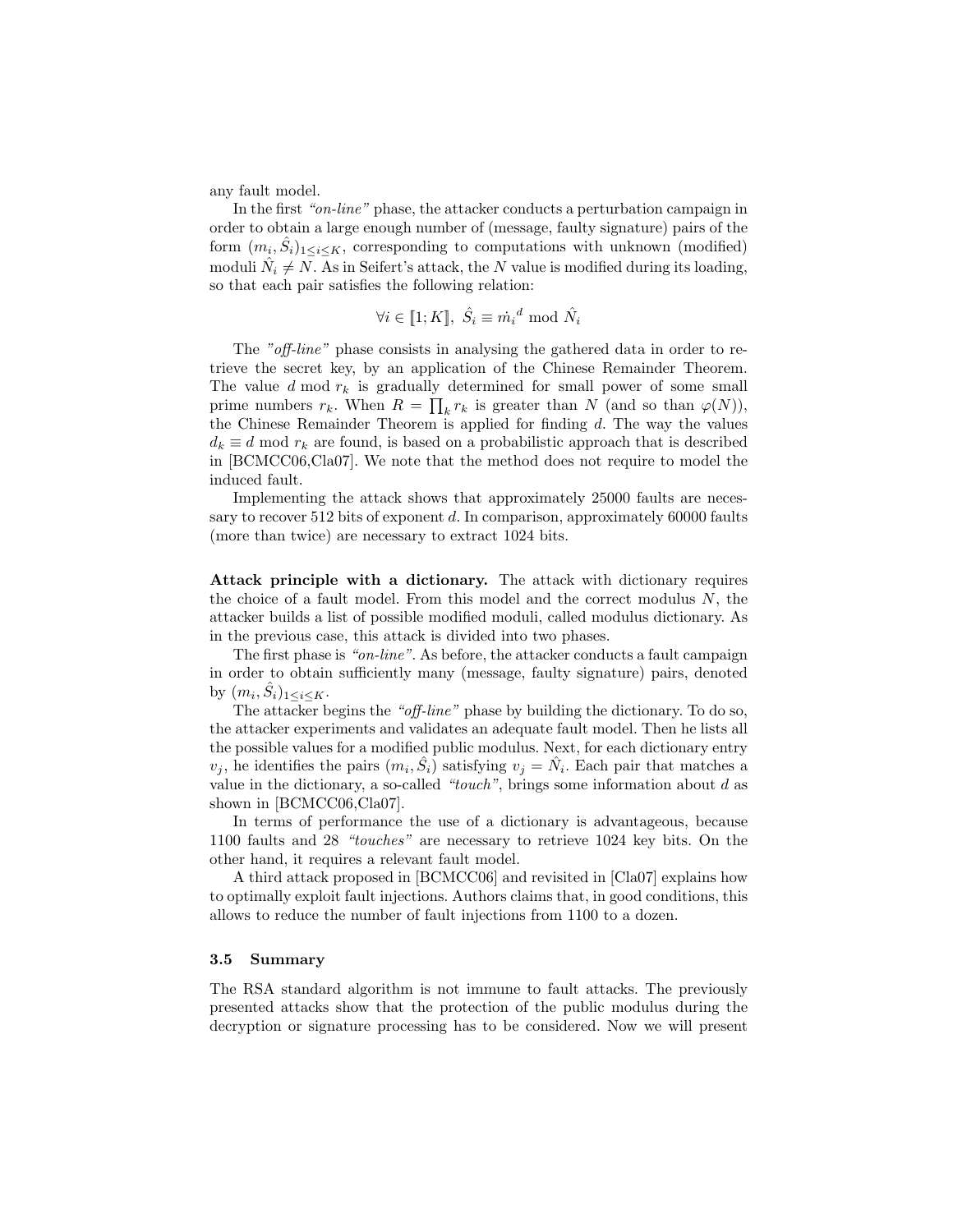a brand new attack on the public modulus that have some advantages over the previous methods because of the use of a realistic fault model and greater performance.

## 4 Principle of our Attack

## 4.1 Fault model

Our attack is based on modifying the public modulus during the computation of the exponentiation corresponding to the signature scheme. The injected fault affects a byte of the modulus by modifying it in a random way, namely:

$$
\hat{N} = N \oplus \varepsilon \tag{5}
$$

where  $\varepsilon = R_8 \cdot 2^{8i}, i \in [0; \frac{n}{8} - 1]$  and  $R_8$  is a non-zero random byte value. These two values are supposed unknown by the attacker because they depend on the fault injection itself. The fault is supposed to be transient, and the modified value  $N$  is used until the end of the exponentiation. The consistency of this model was already checked in the smart card context, leading to successful applications [BECN+04,Gir05a,BO06].

To make our description easier, we assume that the "Right-To-Left" algorithm is used for the exponentiation and the attack will be presented in that specific context. Moreover, whereas the transient fault can first occur during the computation of a square or a multiplication, we will focus on the effect of the perturbation on the square. Perturbating the multiplication will be treated in Appendix A.

#### 4.2 Faulty computation

Let  $d = \sum_{i=0}^{n-1} 2^i \cdot d_i$  be the binary representation of d. Then an RSA signature can be written as:

$$
S \equiv \dot{m}^{\sum_{i=0}^{n-1} 2^i \cdot d_i} \mod N \tag{6}
$$

If a fault occurs  $j$  steps before the end of the exponentiation, then this step will begin with a faulty square, whatever the value of  $d_{n-j}$  may be:

$$
\hat{B} \equiv \left(\dot{m}^{2^{(n-j-1)}} \bmod N\right)^2 \bmod \hat{N}
$$
 (7)

Then the algorithm continues its execution by computing faulty operations. Denoting by  $A \equiv \dot{m} \sum_{i=0}^{(n-j-1)} 2^i d_i$  mod N as the correct beginning of the computation, we finally obtain:

$$
\hat{S} \equiv ((A \cdot \hat{B})\dots)\hat{B}^{2^{j-1}} \text{ mod } \hat{N}
$$
\n
$$
(8)
$$

$$
\equiv A \cdot \hat{B}^{\sum_{i=(n-j)}^{n-1} 2^{[i-(n-j)]} \cdot d_i} \mod \hat{N}
$$
\n
$$
(9)
$$

$$
\equiv [(\dot{m}^{\sum_{i=0}^{(n-j-1)} 2^i \cdot d_i} \mod N) \cdot (\dot{m}^{2^{(n-j-1)}} \mod N)^{\sum_{i=(n-j)}^{n-1} 2^{[i-(n-j)+1]} \cdot d_i} \mod \hat{N}
$$
\n(10)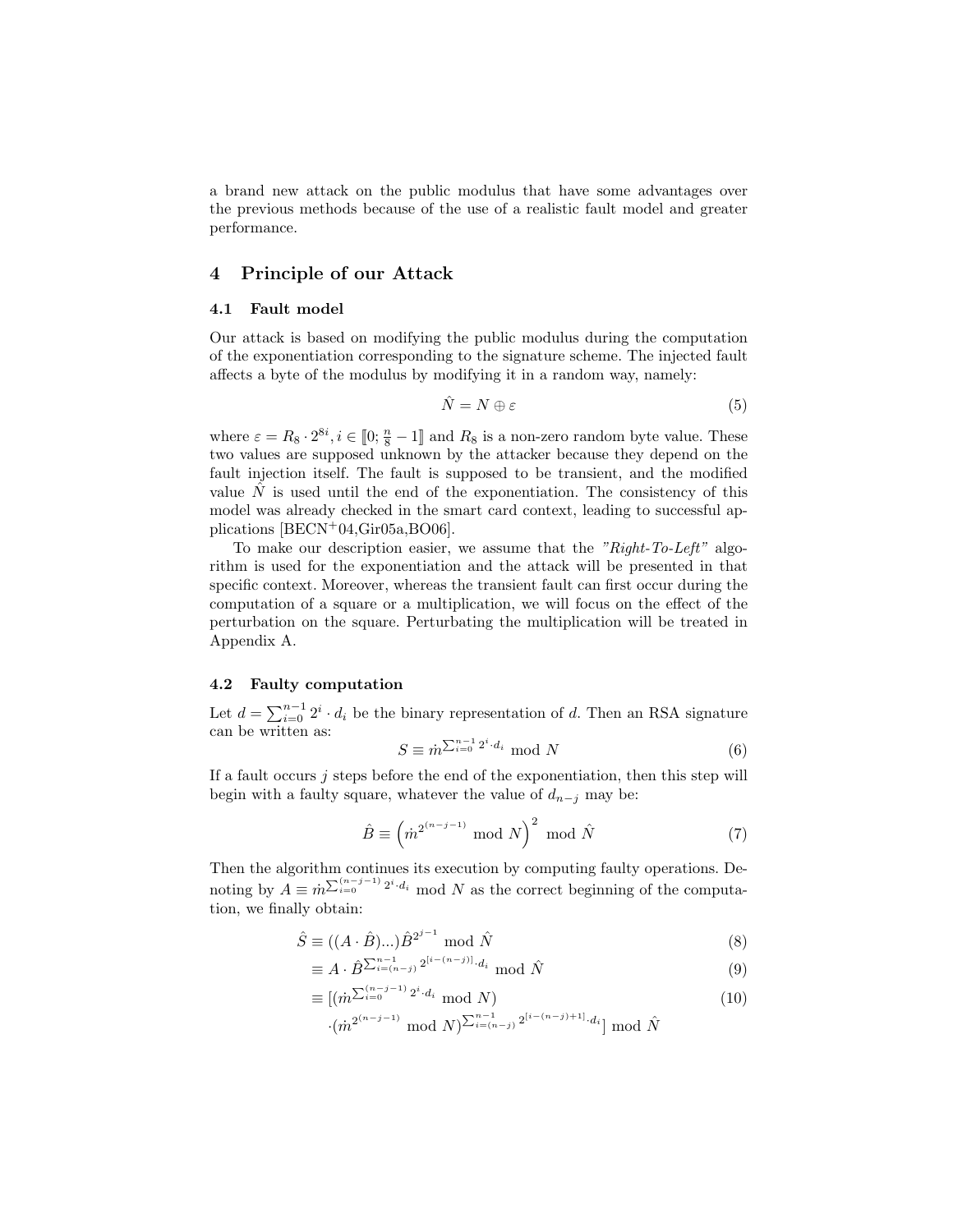As a consequence, the fault injection splits the computation into a correct part and a faulty one. For a given faulty signature  $S$ , the value of j is supposed to be known by the attacker. This assumption comes from the fact that an attacker can trigger its fault injection using a Simple Power Analysis. Hence, he can know which step of the computation was first infected by the fault and  $-$  as a consequence – the number of bits of  $d$  that are handled with the wrong modulus.

#### 4.3 Cryptanalysis

The attack consists in recovering a part of the private exponent using the effects of the fault. It is a pure differential analysis because it requires the knowledge of both the correct signature S and the faulty one  $\tilde{S}$ . Indeed, the difference between these two computations resides in the end of the exponentiation (which is faulty in the case of  $\hat{S}$ ). Therefore if the attacker chooses a candidate value for the faulty modulus  $\hat{N}'$ , and another candidate for the first part of d:  $d'_{(1)} = \sum_{i=n-j}^{n-1} 2^i \cdot d_i'$ , he can then compute:

$$
S'_{(d'_{(1)},\hat{N}')} \equiv [(S \cdot \dot{m}^{-d'_{(1)}}) \mod N \cdot (\dot{m}^{2^{(n-j-1)}} \mod N)^{2^{[1-(n-j)]} \cdot d'_{(1)}}] \mod \hat{N} \tag{11}
$$

The idea of the attack consists in simulating a faulty computation from a correct one. The first multiplication in  $\mathbb{Z}/N\mathbb{Z}$  is done to go backwards to the perturbated step of the computation, whereas the second multiplication simulates the effects of the induced fault. Then he checks whether the following equation is satisfied or not:

$$
S'_{(d'_{(1)},\hat{N}')} \equiv \hat{S} \bmod \hat{N}
$$
 (12)

If it is the case, this means that the chosen candidates are the searched values with high probability. If no solution is found among the candidate pairs, this means that the attack occurs during a multiplication and the attacker has to perform the cryptanalysis described in Appendix A.

The attacker can optimize the search of candidates for  $\hat{N}$  by noticing that the faulty modulus, has to be greater than  $\hat{S}$ . Indeed,  $\hat{S}$  is a result of a modular reduction by the faulty modulus. This simple property can dramatically reduce the search space for a suitable  $\hat{N}$  candidate.

The subsequent secret bits will be found by repeating this attack using the knowledge of the (already found) most significant bits of  $d$  and a signature faulted earlier in the process. As a consequence, the attacker has to gather a set of faulty signatures  $\hat{S}_k$  obtained by injecting faults at different steps  $j_k$  before the end of the exponentiation. Then, the collected information  $(\hat{S}_k, j_k)_{1 \leq k \leq n/l}$  are sorted in descending fault location.

The number of bits recovered each time corresponds to the window length denoted by l. Hence, the k-th l-bit part of d recovered is  $d_k = \sum_{i=n-j_k}^{n-j_{(k-1)}-1} 2^i \cdot d_i$ . For the sake of clarity, we assume that  $j_0 = 0$  and  $\forall k \in [0; \frac{n}{l}], j_{k+1} - j_k = l$ . But, this assumption can be easily extended to a more general case where faults are not injected regularly:  $\forall k \in [0; \frac{n}{l}], j_{k+1} - j_k < l_{max}$ .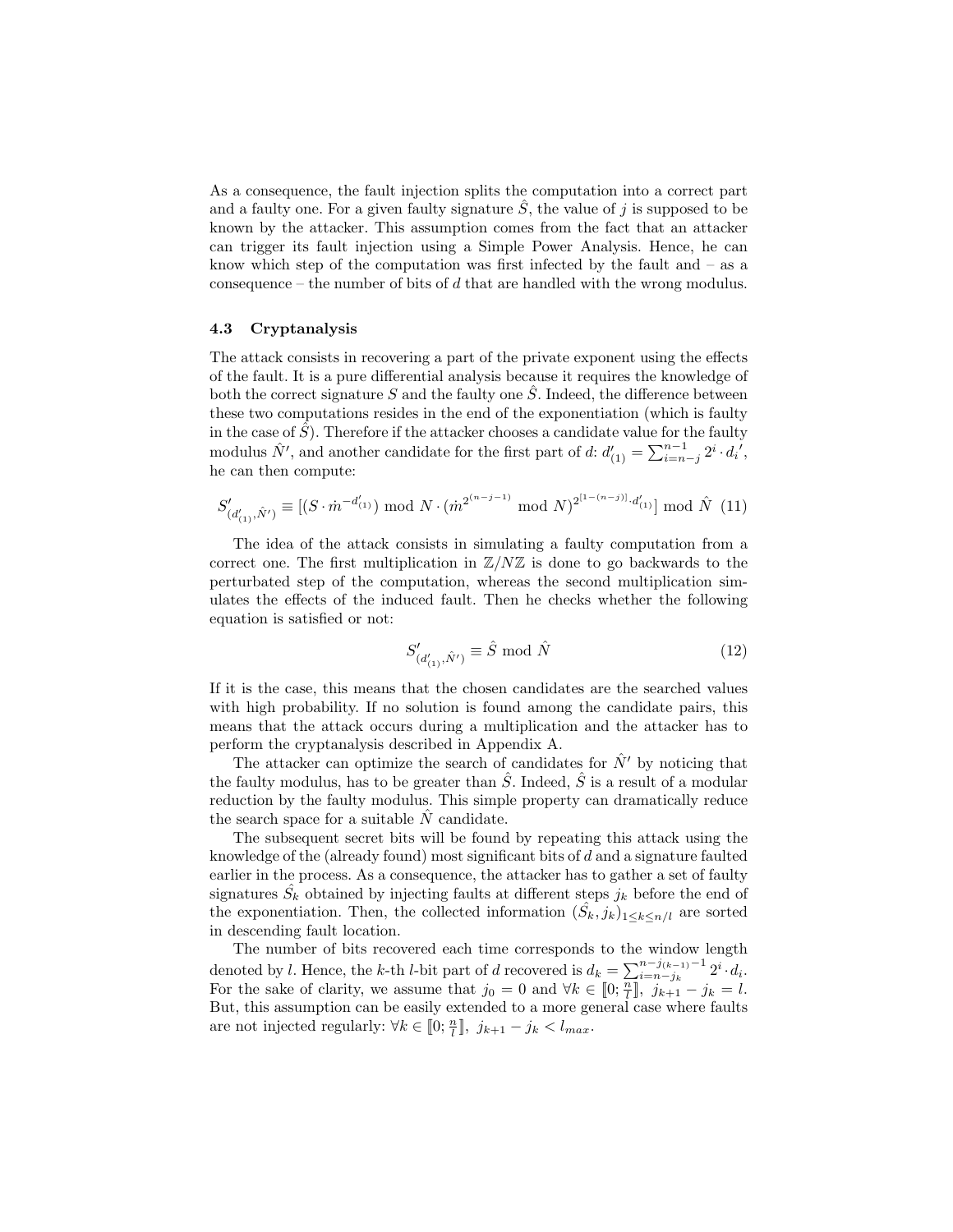## 4.4 Attack algorithm

In this section, we detail the implementation of our new Differential Fault Analysis, described above. It generalizes the analysis to recover the whole private exponent by taking advantages of faults injected during squaring operations of the "Right-To-Left" algorithm. The following attack algorithm has been successfully implemented on PC using the GMP Library. We assume that, in input, the set of pairs (faulty signature, fault location) is sorted in descending fault location.

| Algorithm 2: DFA against RSA in Standard mode                                            |
|------------------------------------------------------------------------------------------|
| INPUT: N, m, the correct signature S, the set of pairs $(S_k, j_k)_{1 \leq k \leq n/l}$  |
| OUTPUT: the private exponent $d$                                                         |
| 1: $//$ <i>Initialisation</i>                                                            |
| 2: $d := 0$ :                                                                            |
| 3: for k from 1 upto $ n/l $                                                             |
| //We want to recover the next l-bit window $d_k$ of d<br>4:                              |
| for $d'_k$ from 0 upto $(2^l - 1)$<br>5:                                                 |
| $d' := [d'_{k} << (n - j_{k})] + d;$<br>6:                                               |
| //We search a suitable value for $\hat{N}$<br>7:                                         |
| for $R_8$ from 1 upto $(2^8 - 1)$<br>8:                                                  |
| for pos from 0 upto $(\frac{n}{8}-1)$<br>9:                                              |
| $\hat{N}' := N \oplus (R_8 \ll 8. pos);$<br>10:                                          |
| $S'_{(d',\hat{N}')}:=[(S\cdot\hat{m}^{-d'})\text{ mod }N]$<br>11:                        |
| $\cdot (\dot{m}^{2^{(n-j_k-1)}} \mod N)^{2^{[1-(n-j_k)]} \cdot d'} \mod \hat{N};$<br>12: |
| //We test if the rebuilt value equals the faulty one<br>13:                              |
| <b>if</b> $(S'_{(d', \hat{N}')} = \hat{S} \mod \hat{N})$<br>14:                          |
| //If the condition is satisfied, the current value of $d'$ suits<br>15:                  |
| $d := d'$ :<br>16:                                                                       |
| //So, we can search the next l-bit of d<br>17:                                           |
| 18:<br>goto $line_3$ ;                                                                   |
| 19:<br>endif                                                                             |
| endfor<br>20:                                                                            |
| endfor<br>21:                                                                            |
| endfor<br>22:                                                                            |
| 23: endfor                                                                               |
| 24: //Don't forget the purpose of our attack                                             |
| 25: return $d$ ;                                                                         |

From our presented algorithm, one can notice that correct and faulty signatures are obtained from the same plaintext  $m$ . But, the attacker can recover parts of d from different plaintexts and their associated correct and faulty signatures. To perform this he has to replace the algorithm's input by the quadruplets  $(\dot{m_k}, S_k, \hat{S_k}, j_k)_{1 \leq k \leq n/l}$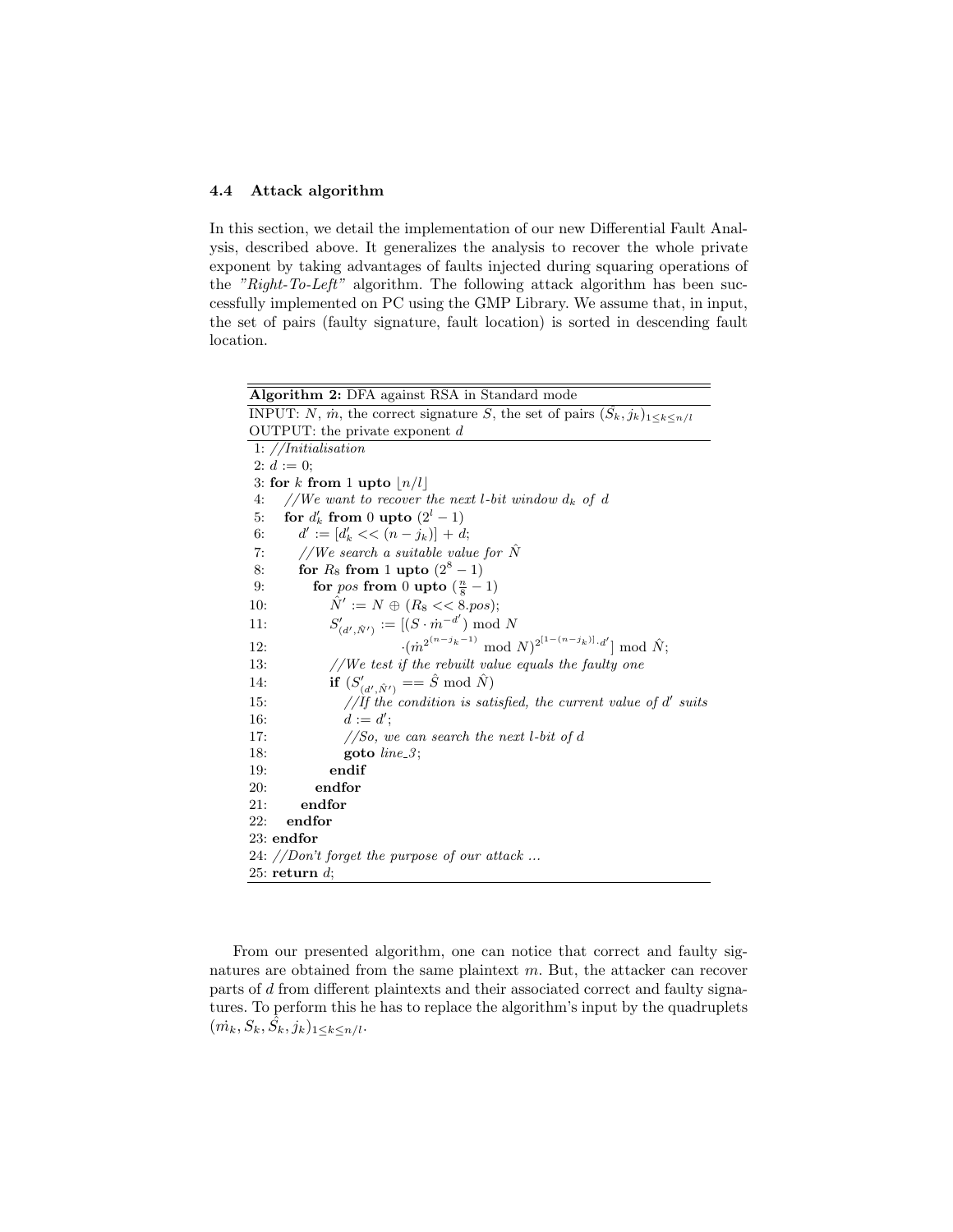#### 4.5 Complexity

Computational complexity. To perform our attack, we need to recover both the induced fault and the part of  $d$  affected by the perturbation. For each possible candidate pair, a modular exponentiation is performed. Therefore, according to the previously presented algorithm, the complexity  $C_{attack}$  of our attack is :

$$
C_{attack} \sim \mathcal{O}(\frac{n^2 \cdot 2^l \cdot (2^8 - 1)}{8.l})
$$
 exponentiations (13)

Observing the algorithm, one can notice that the computation of candidates for the faulty modulus can be replaced by a precomputed dictionary of candidates  $\hat{N}'$ . But, such a time optimisation has to be done according to the chosen fault model.

As a comparison, the attack presented by Bellcore researchers against a standard RSA [BDL97,BDL01] requires  $\mathcal{O}(n^3 \cdot 2^l \cdot \log^2(n)/l^2)$  full modular exponentiations (i.e. mod  $N$ ), which is more complex. Concerning the attack of Brier  $et$ al. [BCMCC06], it needs to resolve  $\mathcal{O}(n)$  discrete logarithm problems of reasonable sizes (i.e. less than  $2^{30}$  bits). If the Shank's Baby-Step Giant-Step algorithm  $\left(\sim \mathcal{O}(\sqrt{N} \cdot \log(N))\right)$  is used, the associated complexity is in  $\mathcal{O}(n \cdot 2^{30} \cdot 30 \cdot \log(2)).$ If the chosen window length l is small enough (i.e.  $l \leq 20$  bits for a 1024-bit RSA) this computational complexity is bigger than our attack's one.

Number of required faults. The principle of our algorithm is based on recovering the secret exponent by using windows of bits. Each faulty signature is used to recover a different window of d. Therefore, if  $l$  is the length of the window, recovering the whole secret exponent requires:

Number of faults 
$$
\sim \mathcal{O}(n/l)
$$
 (14)

For Bellcore's attack against a plain RSA [BDL97,BDL01], the number of required faults is  $\mathcal{O}((n/l) \cdot \log(2n))$  and for Brier *et al.* [BCMCC06] it is  $\mathcal{O}(n)$ .

#### 4.6 Performance

The performance of our proposed attack are evaluated according to our detailed cryptanalysis (see Sect. 4.3). So, to determine the real  $(d_{(1)}, \tilde{N})$  pair among all possible candidates, the attacker tests if (12) is satisfied by its rebuilt value  $S'_{\ell}$  $d'_{(d'_1,\hat{N}') }$  (see (11)). However this equation is checked in  $\mathbb{Z}/N\mathbb{Z}$ , so that some wrong candidates for the searched values  $d_{(1)}$  and  $\hat{N}$  could be accepted by mistake. This is the problem of false-acceptance. We thus have to evaluate the probability for a given (accepted) pair to be a false one. This phenomenon can be modeled as the probability to pass the test knowing that the values are incorrect:

$$
Pr[Equation (12) is satisfied | (d'_{(1)}, \hat{N}') \neq (d_{(1)}, \hat{N})]
$$
(15)

$$
\iff \Pr[\text{Equation (12) is satisfied } | (d'_{(1)} \neq d_{(1)} \text{ or } \hat{N}' \neq \hat{N})]
$$
(16)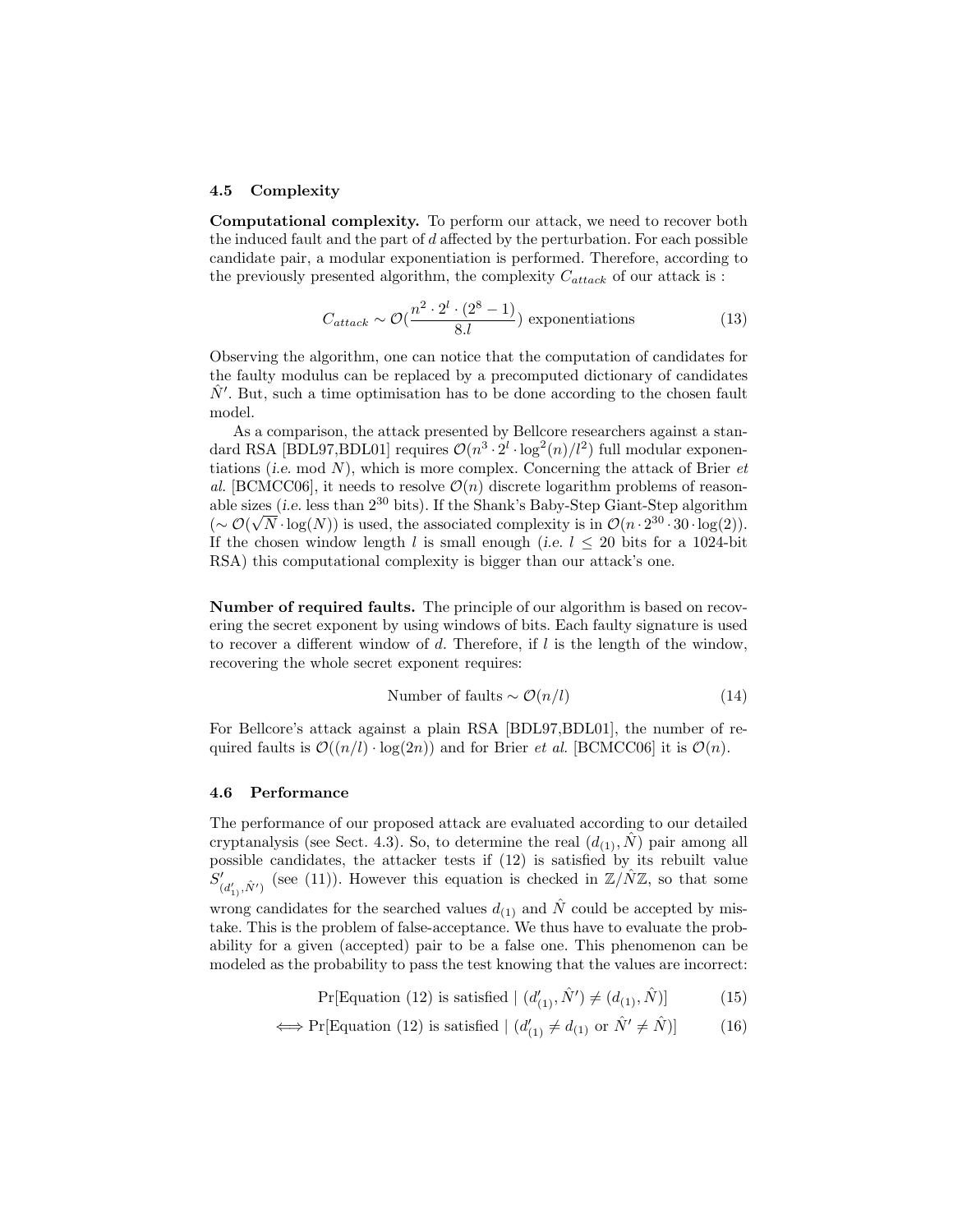Since, this probability is quite difficult to evaluate, we propose in next section a method to maximize it. First, we use the well-known property of conditional probability. If  $A$  and  $B$  are two dependent events, then, the probability of the event  $A$  to occur knowing that  $B$  has occurred is:

$$
\Pr[A|B] = \frac{\Pr[A \cup B]}{\Pr[B]} \tag{17}
$$

This property can be applied to evaluate our probability of false-acceptance by substituting:

- $A$  by the event: "Equation (12) is satisfied";
- B by the event: " $d'_{(1)}$  or  $\hat{N}'$  is a false candidate value respectively for  $d_{(1)}$ and  $\hat{N}^"$ .

Our probability will be given by computing  $Pr[A \cup B]$  and  $Pr[B]$ . For the sake of clarity, both computations are detailed in Appendix B. The obtained results are summarized below:

 $-$  Pr[ $A \cup B$ ]: This represents the probability that (12) is satisfied if at least one candidate is not equal to its expected value. Hence:

$$
0 < \Pr[A \cup B] < \min\left(\frac{\hat{N}-1}{\hat{N}}, \frac{2^l \cdot n \cdot (2^8 - 1) - 1}{8 \cdot \hat{N}}\right) \tag{18}
$$

 $-$  Pr[B]: Applying the B's above definition, this is the probability that at least one candidate is not equal to its expected value.

$$
Pr[(d'_{(1)}, \hat{N}') \neq (d_1), \hat{N})] = \frac{n \cdot (2^8 - 1) \cdot 2^l - 8}{n \cdot (2^8 - 1) \cdot 2^l} \tag{19}
$$

The false-acceptance probability. Using the two partial results, established in Appendix B, and the property of conditional probabilities, the false acceptance probability can be approximated by:

$$
0 < \Pr[A|B] < \min\left(\frac{n \cdot (\hat{N}-1) \cdot (2^8-1) \cdot 2^l}{n \cdot \hat{N} \cdot (2^8-1) \cdot 2^l - 8}, \frac{(n \cdot (2^8-1) \cdot 2^l - 1) \cdot n \cdot (2^8-1) \cdot 2^l}{\hat{N} \cdot (n \cdot (2^8-1) \cdot 2^l - 8)}\right) \tag{20}
$$

Even though the false-acceptance probability is bounded by a value close to 1 when  $n < 16$  bits, it is interesting to notice that this probability decreases with  $\tilde{N}$ (and so exponentially with  $n$ ). As a consequence, the false-acceptance probability rapidly becomes negligible. These theoretical results have been confirmed by our GMP implementation of the attack.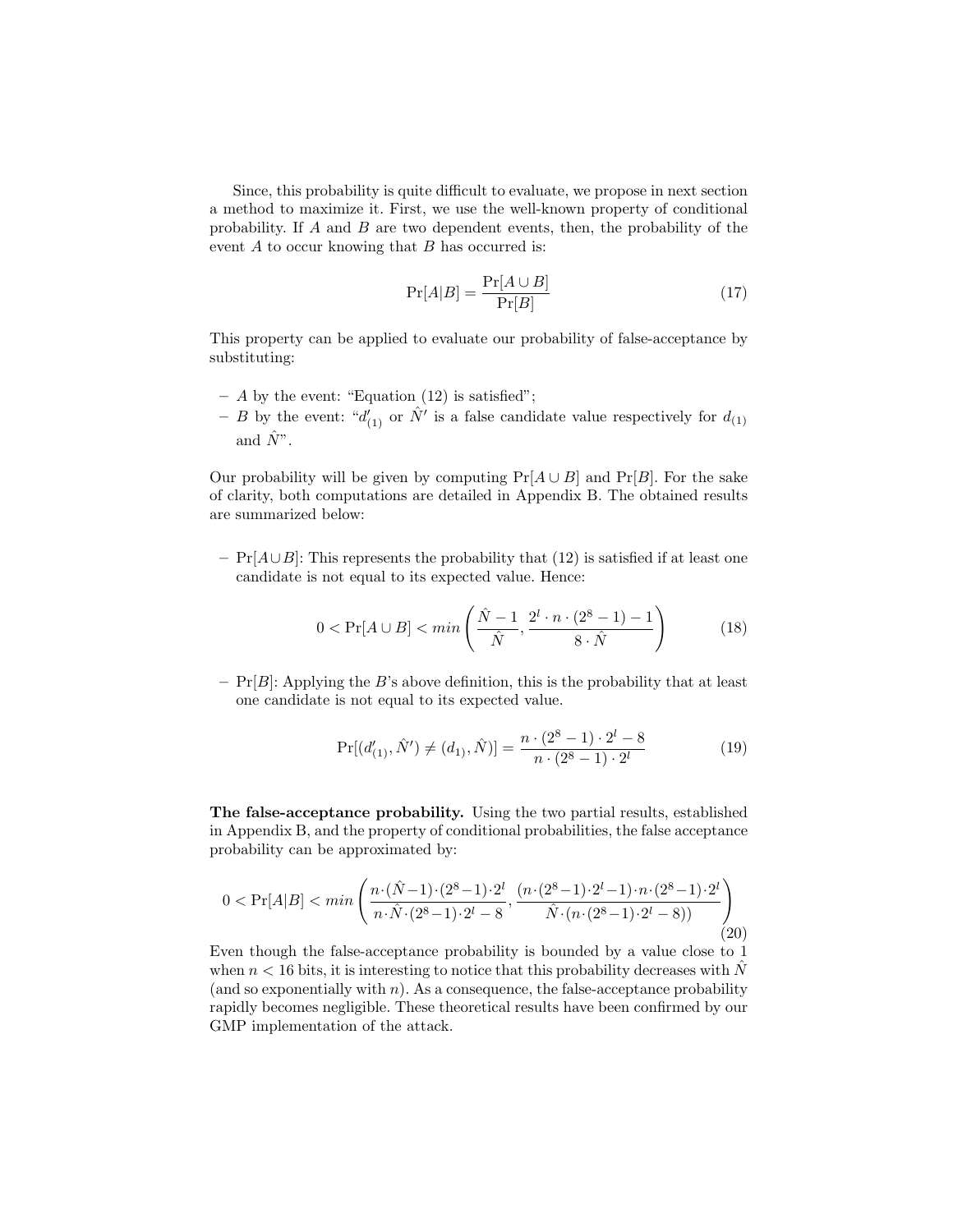# 5 Extension of the attack model

#### 5.1 Extension of our fault model

The fault model we have chosen to present our attack principle can be extended to another transient fault model. Such a fault can be induced by the perturbation of a read-access to the public modulus N before computing a square or a multiplication. The perturbation has to influence only the current operation. Indeed, subsequent accesses to  $N$  must remain error-free [Wag04]. As previously described, the fault still modifies a byte of N by adding a random byte value. With this new assumption, the attacker has to face different cases, depending on the value of d and on the targeted operation. These cases are described below for a fault injected  $j$  steps before the end of the exponentiation:

1.  $d_{n-j} = 0$  or 1 and the square is perturbated. Whatever the value of  $d_{n-j}$  may be, A keeps the same expression:  $A \equiv \dot{m}^{\sum_{i=0}^{(n-j-1)} 2^i \cdot d_i} \mod N$ . Moreover, the fault injection modifies the value of  $B$  such that the square is computed with a faulty modular reduction  $\hat{B} \equiv (\dot{m}^{2^{(n-j-1)}} \mod N)^2 \mod \hat{N}$ . This faulty computation then spreads in the exponentiation:

$$
\hat{S} \equiv ((A \cdot \hat{B})\dots) \cdot \hat{B}^{2^{j-1}} \text{ mod } N \tag{21}
$$

$$
\equiv A \cdot \hat{B}^{\sum_{i=(n-j)}^{n-1} 2^{[i-(n-j)]} \cdot d_i} \mod N \tag{22}
$$

$$
\equiv (\dot{m}^{\sum_{i=0}^{(n-j-1)} 2^i \cdot d_i} \mod N) \tag{23}
$$

$$
\cdot [ (m^{2^{(n-j-1)}} \bmod N)^2 \bmod \hat{N} ]^{\sum_{i=(n-j)}^{n-1} 2^{[i-(n-j)]} \cdot d_i} \bmod N
$$

This case differs from the previously described one by the modular reduction by  $\hat{N}$  applied to the second part of the expression. Moreover, the main product is done here in the finite field  $\mathbb{Z}/N\mathbb{Z}$  instead of  $\mathbb{Z}/N\mathbb{Z}$ . Hence, under this transient fault model, the attacker has to apply small changes on the cryptanalysis described in Sect. 4.3 to recover l bits of d.

2.  $d_{n-j} = 1$  and the multiplication is perturbated. This second case deals with a perturbation of the multiplication performed  $j$  steps before the end of the exponentiation. If  $\hat{A}$  stands for the faulty result, then:

$$
\hat{A} \equiv [(\dot{m}^{\sum_{i=0}^{[(n-j-2)]} 2^i \cdot d_i} \mod N) \cdot (\dot{m}^{2^{(n-j-1)}} \mod N)] \mod \hat{N} \tag{24}
$$

$$
\equiv (\dot{m}^{\sum_{i=0}^{(n-j-1)} 2^i \cdot d_i} \bmod N) \bmod \hat{N}
$$
 (25)

No more error occurs during the end of the computation. As a consequence,  $B \equiv m^{2^{n-j}}$  mod N and the faulty signature  $\hat{S}$  can be explained as:

$$
\hat{S} \equiv ((\hat{A} \cdot B) \dots) B^{2^{j-1}} \mod N \tag{26}
$$

$$
\equiv \hat{A} \cdot B^{\sum_{i=(n-j)}^{n-1} 2^{[i-(n-j)]} \cdot d_i} \mod N \tag{27}
$$

$$
\equiv \left[ \left( \dot{m}^{\sum_{i=0}^{(n-j-1)} 2^i \cdot d_i} \mod N \right) \mod \hat{N} \right]
$$
\n
$$
\sum_{i=1}^{n-1} 2^i \cdot d_i \mod N \tag{28}
$$

$$
\cdot (\dot{m}^{\sum_{i=(n-j)}^{n-1}2^i \cdot d_i} \bmod N)] \bmod N
$$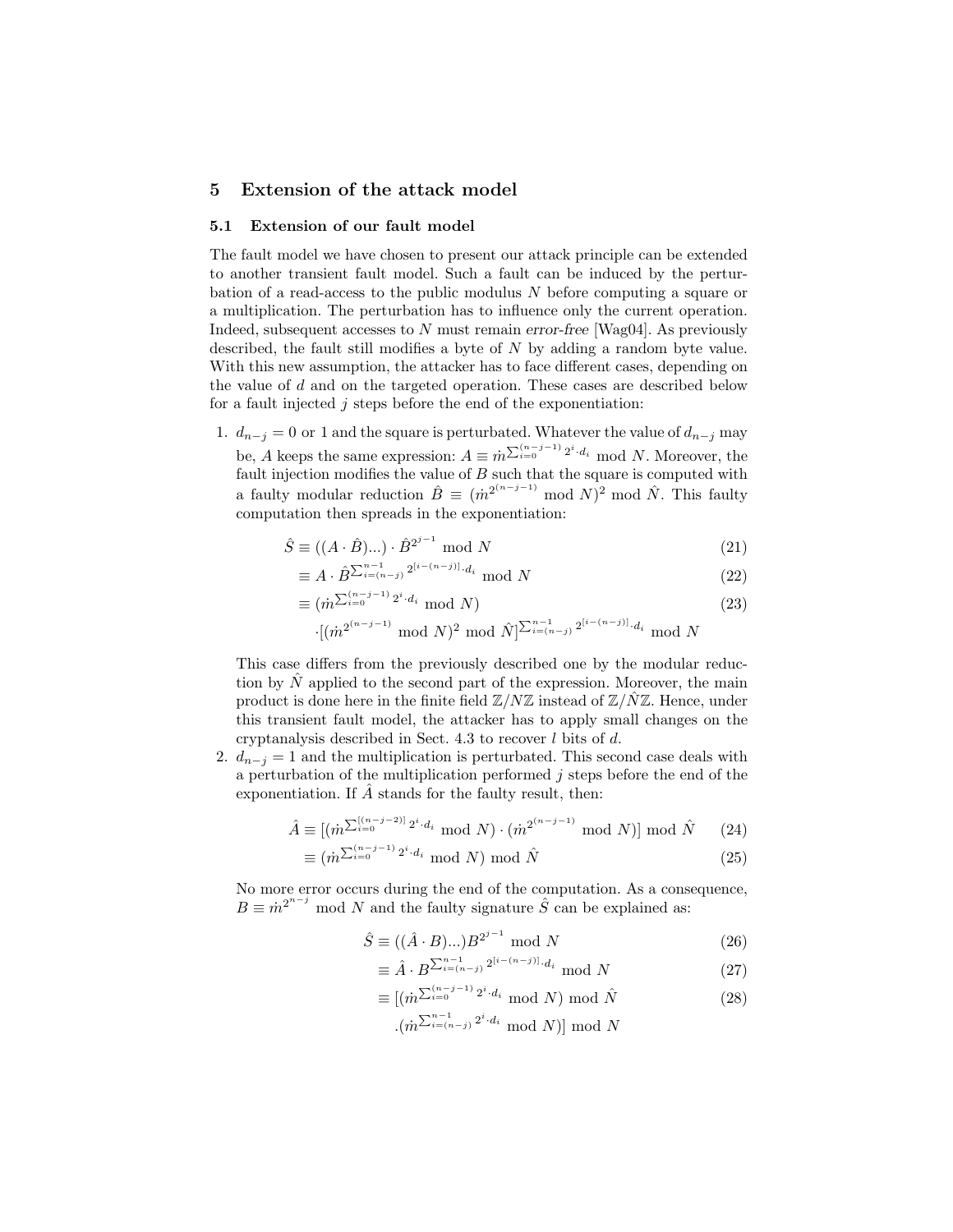This expression can also be cryptanalyzed as described in Sect. 4.3 to obtain l bits of d by noticing that a modular reduction by  $\tilde{N}$  is applied to A whereas  $B$  is not infected by the fault. Moreover the main multiplication is, in this case, computed in  $\mathbb{Z}/N\mathbb{Z}$ .

Finally, one can notice that the case  $'d<sub>i</sub> = 0$  and the multiplication is perturbated" is missing. In fact, this case can not occur if we consider the previously presented "Right-To-Left" algorithm.

The previous analysis shows that our new attack is not limited to a unique transient fault model. Accordingly, this increases the practicability of the attack on cryptographic devices that implement the "Right-To-Left" algorithm.

## 6 Conclusion

This paper introduces a new fault attack against the "Right-To-Left" implementation of RSA. We detail a new way of exploiting faulty RSA public elements (*i.e.* the public modulus N). We show in our theoretical analysis that our attack is more efficient than previously published ones [Sei05,Mui06,BCMCC06]. Moreover its GMP implementation as well as the use of practicable fault models demonstrate that this new attack represents a real threat for RSA public elements. As a consequence, the protection of RSA public key elements against Differential Fault Analysis is more than ever a hot topic.

## References

- [BCMCC06] E. Brier, B. Chevallier-Mames, M. Ciet, and C. Clavier. Why One Should Also Secure RSA Public Key Elements. In L. Goubin and M. Matsui, editors, Cryptographic Hardware and Embedded Systems (CHES 2006), volume 4249 of Lecture Notes in Computer Science, pages 324–338. Springer-Verlag, 2006.
- [BDJ<sup>+</sup>96] F. Bao, R.H. Deng, A. Jeng, A.D. Narasimhalu, and T. Ngair. Another New Attack to RSA on Tamperproof Devices. 1996.
- [BDJ<sup>+</sup>98] F. Bao, R.H. Deng, A. Jeng, A.D. Narasimhalu, and T. Ngair. Breaking Public Key Cryptosystems on Tamper Resistant Devices in the Presence of Transient Faults. In M. Lomas and B. Christianson, editors, Security Protocols, volume 1361 of Lecture Notes in Computer Science, pages 115– 124. Springer-Verlag, 1998.
- [BDL97] D. Boneh, R.A. DeMillo, and R.J. Lipton. On the Importance of Checking Cryptographic Protocols for Faults. In W. Fumy, editor, EURO-CRYPT'97, volume 1233 of Lecture Notes in Computer Science, pages 37–51. Springer-Verlag, 1997.
- [BDL01] D. Boneh, R.A. DeMillo, and R.J. Lipton. On the Importance of Eliminating Errors in Cryptographic Computations. Journal of Cryptology, 14(2):101–119, 2001.
- [BECN<sup>+</sup>04] H. Bar-El, H. Choukri, D. Naccache, M. Tunstall, and C. Whelan. The Sorcerer's Apprentice Guide to Fault Attacks. Cryptology ePrint Archive, Report 2004/100, 2004.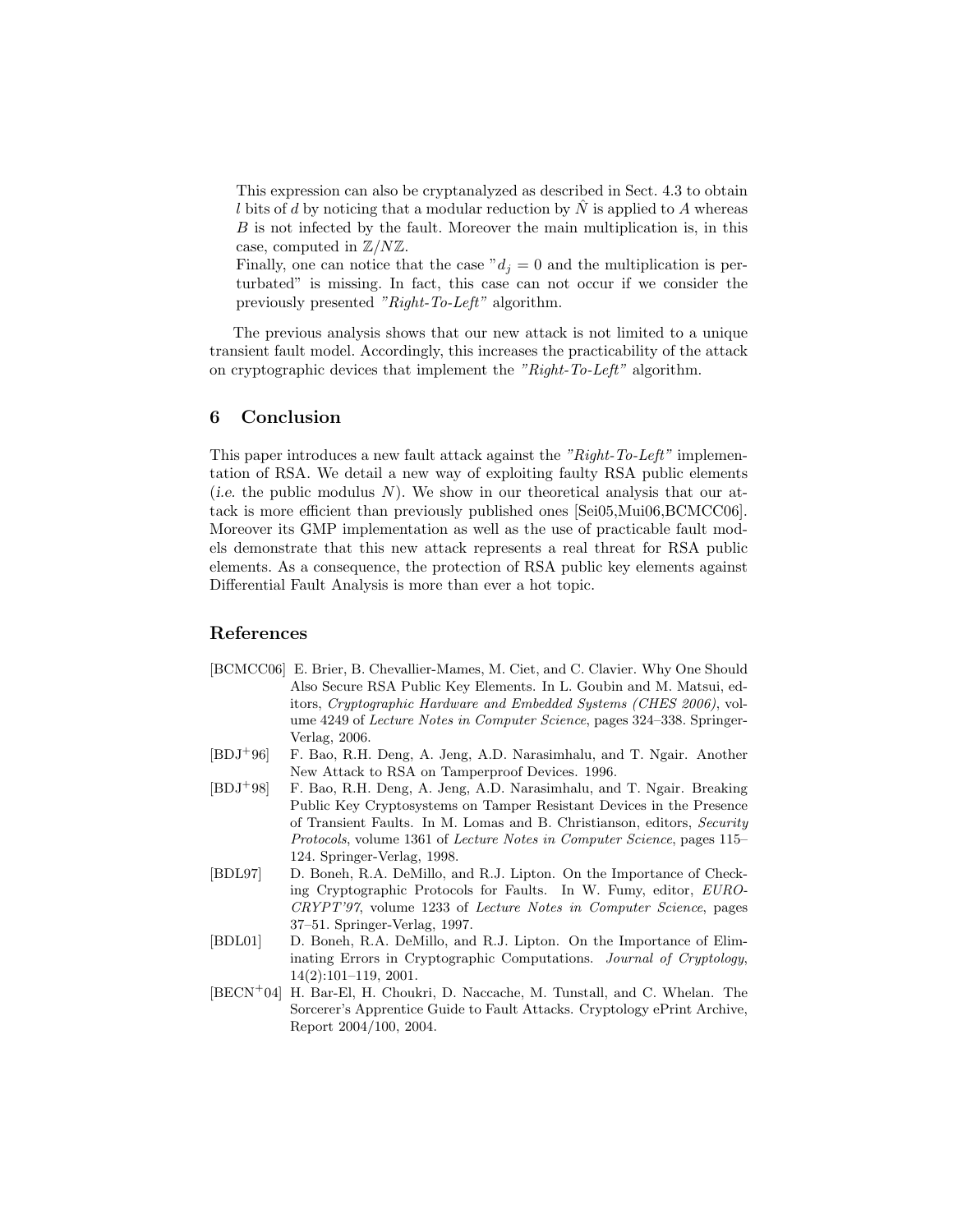- [BO06] J. Blömer and M. Otto. Wagner's Attack on a secure CRT-RSA Algorithm Reconsidered. In L. Breveglieri, I. Koren, D. Naccache, and J-P. Seifert, editors, Fault Diagnosis and Tolerance in Cryptography (FDTC 2006), volume 4236 of Lecture Notes in Computer Science, pages 13–23. Springer-Verlag, 2006.
- [BS97] E. Biham and A. Shamir. Differential Fault Analysis of Secret Key Cryptosystems. In Crypto'97, 1997.
- [CJRR99] S. Chari, C. Jutla, J.R. Rao, and P. Rohatgi. A Cautionary Note Regarding Evaluation of AES Candidates on Smart-Cards. In Second Advanced Encryption Standard (AES) Candidate Conference, 1999.
- [Cla07] C. Clavier. De la sécurité physique des crypto-systèmes embarqués. PhD thesis, Université de Versailles Saint-Quentin, 2007.
- [Gir05a] C. Giraud. DFA on AES. In V. Rijmen, H. Dobbertin, and A. Sowa, editors, Fourth Conference on the Advanced Encryption Standard (AES4), volume 3373 of Lecture Notes in Computer Science, pages 27–41. Springer-Verlag, 2005.
- [Gir05b] C. Giraud. Fault-Resistant RSA Implementation. In L. Breveglieri and I. Koren, editors, Fault Diagnosis and Tolerance in Cryptography, pages 142–151, 2005.
- [JQBD97] M. Joye, J.J. Quisquater, F. Bao, and R.H. Deng. RSA-types Signatures in the Presence of Transient Faults. In M. Darnell, editor, Cryptography and Coding, 6th IMA International Conference, volume 1355 of Lecture Notes in Computer Science, pages 155–160. Springer-Verlag, 1997.
- [Mui06] J.A. Muir. Seifert's RSA Fault Attack : Simplified Analysis and Generalizations. Cryptology ePrint Archive, Report 2005/458, 2006.
- [Ott04] M. Otto. Fault Attacks and Countermeasures. PhD thesis, University of Paderborn, December 2004.
- [Sei05] J-P. Seifert. On Authenticated Computing and RSA-Based Authentication. In ACM Conference on Computer and Communications Security (CCS 2005), pages 122–127. ACM Press, 2005.
- [Wag04] D. Wagner. Cryptanalysis of a provably secure CRT-RSA algorithm. In Proceedings of the 11th ACM Conference on Computer Security (CCS 2004), pages 92–97. ACM, 2004.
- [YKLM02] S-M. Yen, D. Kim, S. Lim, and S. Moon. A Countermeasure Against One Physical Cryptanalysis May Benefit Another Attack. In K. Kim, editor, Information Security and Cryptology (ISISC 2001), volume 2288 of Lecture Notes in Computer Science, pages 414–427. Springer-Verlag, 2002.

# A Fault injection before a multiplication

The principle of our attack was described for a permanent fault injected before a square. But, if  $d_{n-j} = 1$ , then a multiplication is done and can be the first operation modified. So, in this appendix, we present the effects of such a perturbation and how to take advantage of it to recover the bits of the private exponent d.

## A.1 Faulty computation

Our attack is performed against the "Right-To-Left" exponentiation algorithm with the fault model previously described (see Sect. 4.1). In this case, the fault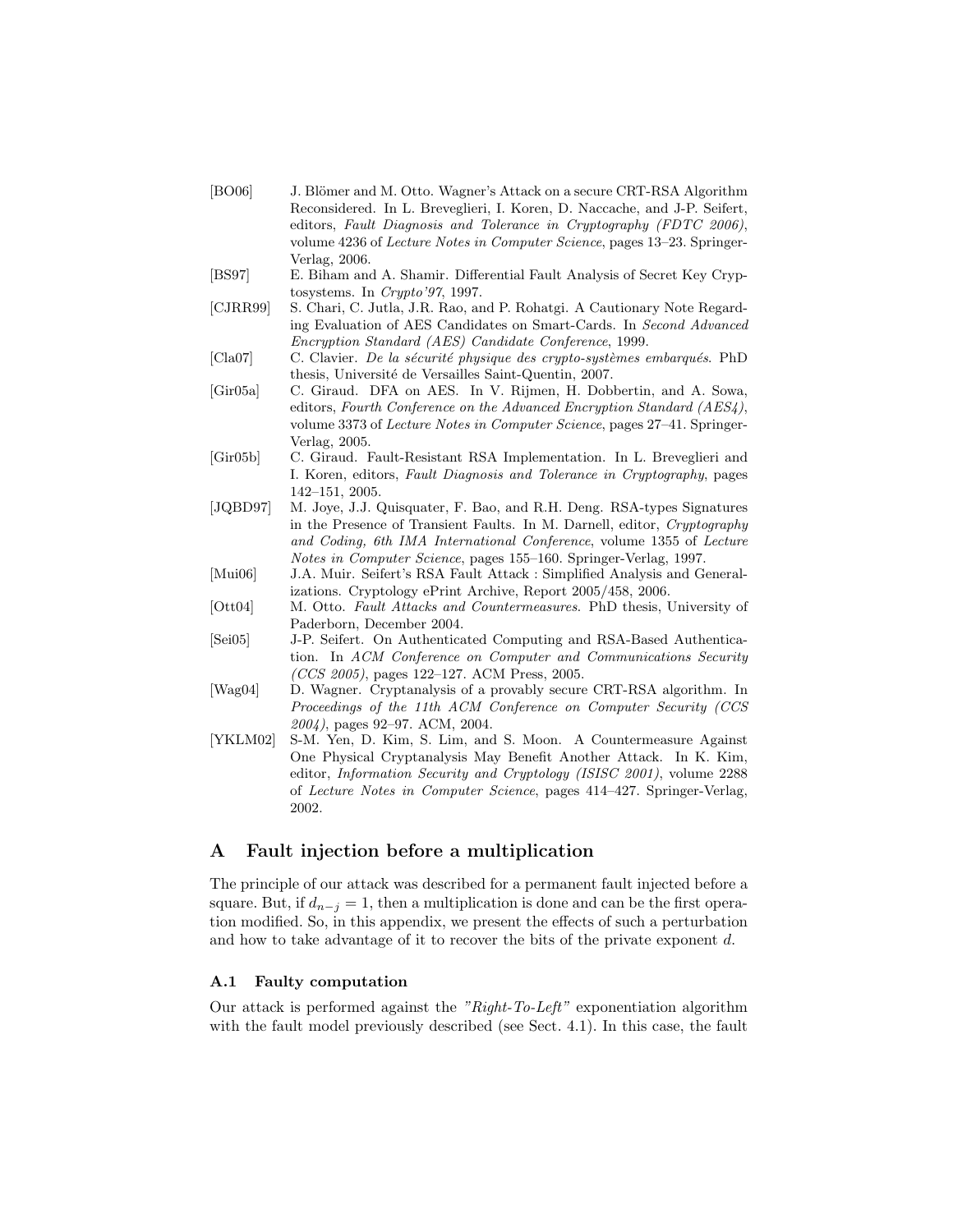first occurs during a multiplication,  $j$  steps until the end of the exponentiation, so:

$$
\hat{A} \equiv (\dot{m}^{\sum_{i=0}^{n-j-2} 2^i \cdot d_i} \mod N) \cdot B \mod \hat{N}
$$
\n(29)

$$
\equiv [(\dot{m}^{\sum_{i=0}^{n-j-2}2^i \cdot d_i} \mod N) \cdot \dot{m}^{2^{(n-j-1)}} \mod N] \mod \hat{N} \tag{30}
$$

Then, this operation is followed by a square:

$$
\hat{B} \equiv (\dot{m}^{2^{(n-j-1)}} \bmod N)^2 \bmod \hat{N}
$$
\n(31)

After, the cryptographic device finishes the exponentiation:

$$
\hat{S} \equiv ((\hat{A} \cdot \hat{B})\dots) \cdot \hat{B}^{2^j} \text{ mod } \hat{N}
$$
\n(32)

$$
\equiv \hat{A} \cdot \hat{B}^{\sum_{i=n-j}^{n-1} 2^{i-(n-j)} \cdot d_i} \mod \hat{N}
$$
\n(33)

$$
\equiv [(\dot{m}^{\sum_{i=0}^{n-j-2} 2^i \cdot d_i} \mod N) \tag{34}
$$

$$
\cdot (\dot{m}^{2^{(n-j-1)}} \bmod N)^{\sum_{i=n-j-1}^{n-1} 2^{i-(n-j)+1} \cdot d_i} \bmod \hat{N}
$$

where  $d_{n-j} = 1$ 

## A.2 Cryptanalysis

As shown in Sect. 4.3, the cryptanalysis consists in guessing possible values for the private exponent's value  $d'_{(1)} = \sum_{i=n-j-1}^{n-1} 2^i \cdot d'_i$  and the public modulus one  $\hat{N}'$ . Then the attacker uses the correct signature to forge a possible faulty one. If this forged signature equals to the real faulty one, this means that the chosen candidates are probably the searched values. As described before, the attacker has to compute:

$$
S'_{(d'_{(1)},\hat{N}')}\equiv [(S\cdot\hat{m}^{-d'_{(1)}})\bmod N\cdot(\hat{m}^{2^{(n-j-1)}}\bmod N)^{2^{-(n-j)}\cdot d'_{(1)}}]\bmod \hat{N}'\tag{35}
$$

And then, he checks if the following equation is satisfied :

$$
S'_{(d'_{(1)},\hat{N}')} \equiv \hat{S} \bmod{\hat{N}'}
$$
 (36)

In that case, the value  $d'_{(1)}$  gives  $l-1$  bits of d (and  $d_{n-j}$  is already known).

# B Details of performance evaluation

## B.1 Evaluation of  $Pr[A \cup B]$

According to A and B's respective definitions (see Sect. 4.6),  $Pr[A \cup B]$  represents the probability that the equation is satisfied if at least one candidate,  $d'_{(1)}$  or  $\hat{N}',$ is not equal to its expected value. This probability is quite difficult to evaluate since it depends on all the unknown values of (12). However, we can find a